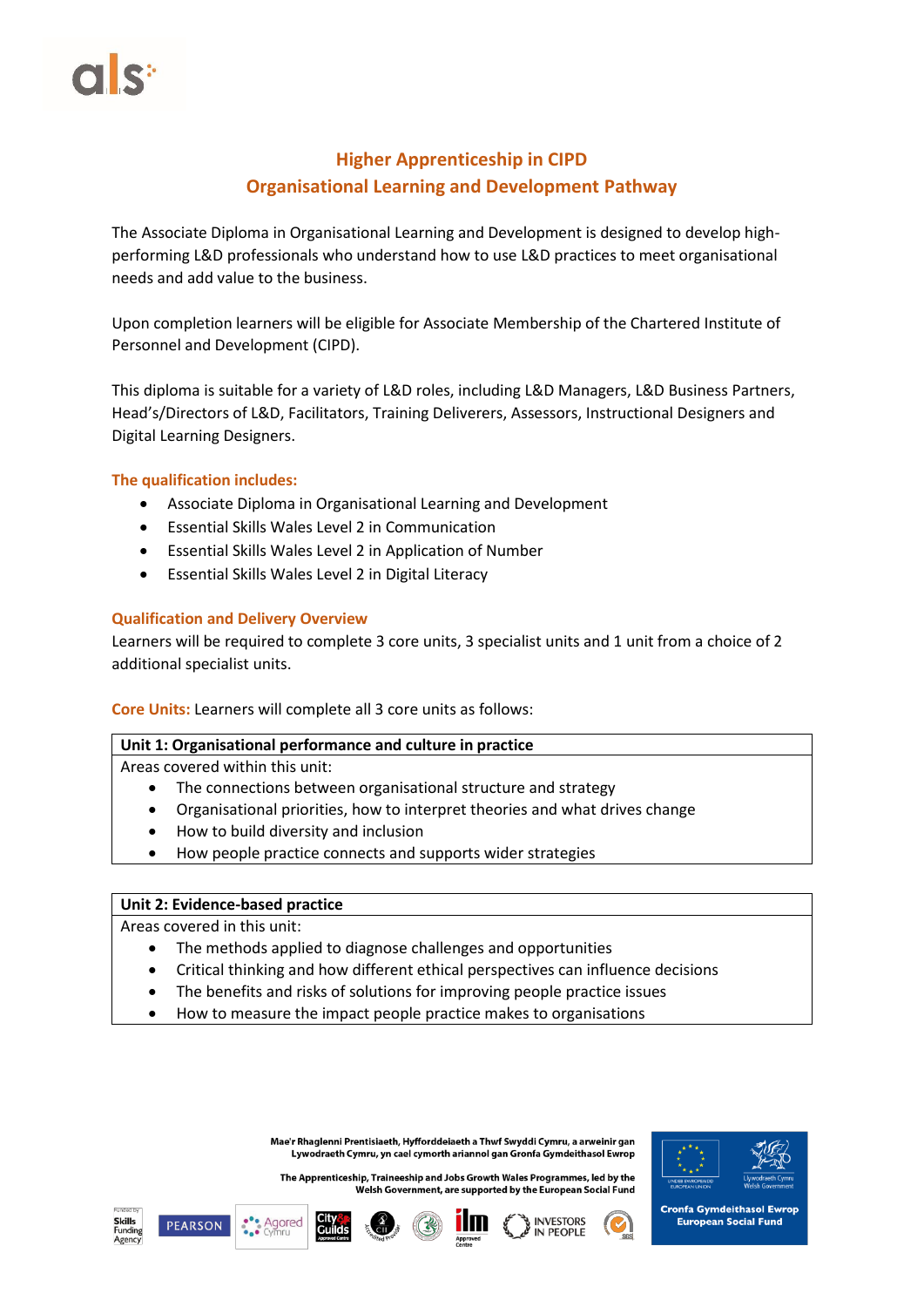## **Unit 3: Professional behaviours and valuing people**

Areas covered in this unit:

- How to champion inclusive and collaborative strategies
- How to design and evaluate solutions for positive working relationships
- How the role of a people professional is evolving
- How to assess your own strengths, weaknesses and development areas

**Specialist Units:** Learners will complete all 3 core units as follows:

## **Unit 1: Supporting self-directed and social learning**

Areas covered in this unit:

- The concepts of self-directed and social learning and the theories behind them
- The steps that organisations take to encourage learning
- How digital innovations encourage and enable self-directed learning

## **Unit 2: Learning and development design to create value**

Areas covered in this unit:

- What needs to be considered when designing learning and development
- Identifying and establishing learning and development needs
- Completing a stakeholder analysis in relation to learning and development
- How to design engaging learning and development solutions

## **Unit 3: Facilitate personalised and performance focused learning**

Areas covered in this unit:

- How to develop a range of personalised, accessible learning resources
- Discussing facilitation techniques to support needs of learners
- The facilitation of learning and delivering inclusive activities that meet objectives
- The concept of 'transfer of learning' and the role of line managers

# **Additional Specialist Units:** Learners will be required to select and complete one of the following 2 units:

#### **Unit 1: Specialist employment law**

Areas covered in this unit:

- The purpose of employment regulation and the way it's enforced
- The role played by the tribunal and courts in enforcing employment law
- The main principles of discrimination law
- How to manage recruitment lawfully, and about managing employment rights

# **Unit 2: Advances in digital learning and development**

Areas covered in this unit:

- The impact, risks and challenges of technological development
- Creating engaging digital learning content and the systems for delivering learning
- The skills required to facilitate online learning, including your development plan